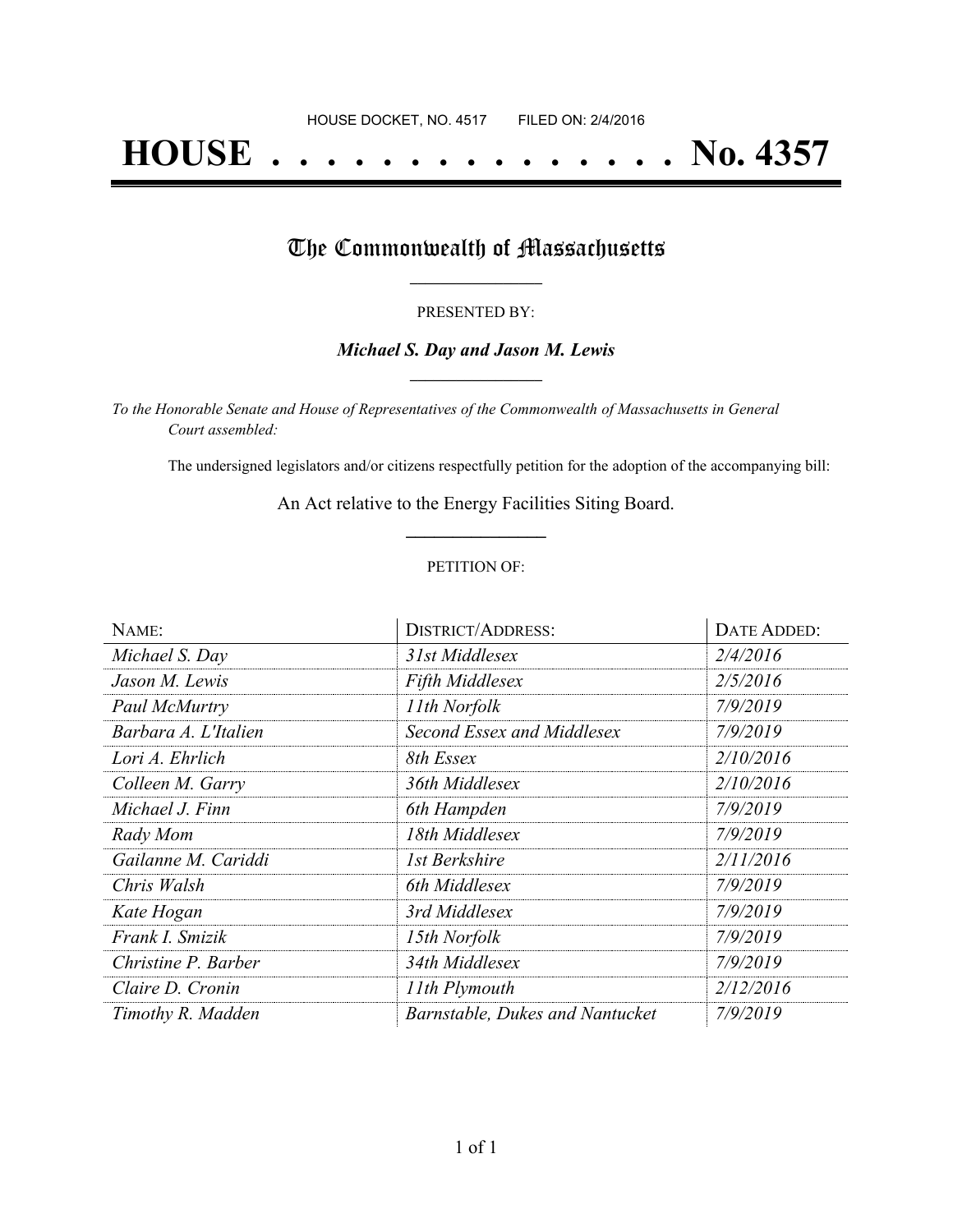#### HOUSE DOCKET, NO. 4517 FILED ON: 2/4/2016

## **HOUSE . . . . . . . . . . . . . . . No. 4357**

By Representative Day of Stoneham and Senator Lewis, a joint petition (subject to Joint Rule 12) of Michael S. Day and others relative to further regulating the Energy Facilities Siting Board within the Department of Public Utilities. Telecommunications, Utilities and Energy.

### The Commonwealth of Massachusetts

**In the One Hundred and Eighty-Ninth General Court (2015-2016) \_\_\_\_\_\_\_\_\_\_\_\_\_\_\_**

**\_\_\_\_\_\_\_\_\_\_\_\_\_\_\_**

An Act relative to the Energy Facilities Siting Board.

Be it enacted by the Senate and House of Representatives in General Court assembled, and by the authority *of the same, as follows:*

| $\mathbf{1}$   | SECTION 1: Section 69H of Chapter 164 of the Massachusetts General Laws, as                       |
|----------------|---------------------------------------------------------------------------------------------------|
| 2              | appearing in the 2014 Official Edition, is hereby amended by striking out the first paragraph and |
| 3              | inserting in place thereof the following paragraph:-                                              |
| $\overline{4}$ | "There is hereby established an energy facilities siting board within the department, but         |
| 5              | not under the supervision or control of the department. Said board shall implement the provisions |
| 6              | contained in sections 69H to 69Q, inclusive, so as to provide a reliable energy supply for the    |
| $\tau$         | commonwealth with a minimum impact on the environment and public health, and with a               |
| 8              | minimum impact on the overall wellbeing of residents abutting the project at the lowest possible  |
| 9              | cost after these impacts are considered. To accomplish this, the board shall review the           |
| 10             | environmental and public health impacts, the need for and the cost of transmission lines, natural |
| 11             | gas pipelines, facilities for the manufacture and storage of gas, and oil facilities; provided,   |
| 12             | however, that the board shall review only the environmental impacts of generating facilities,     |